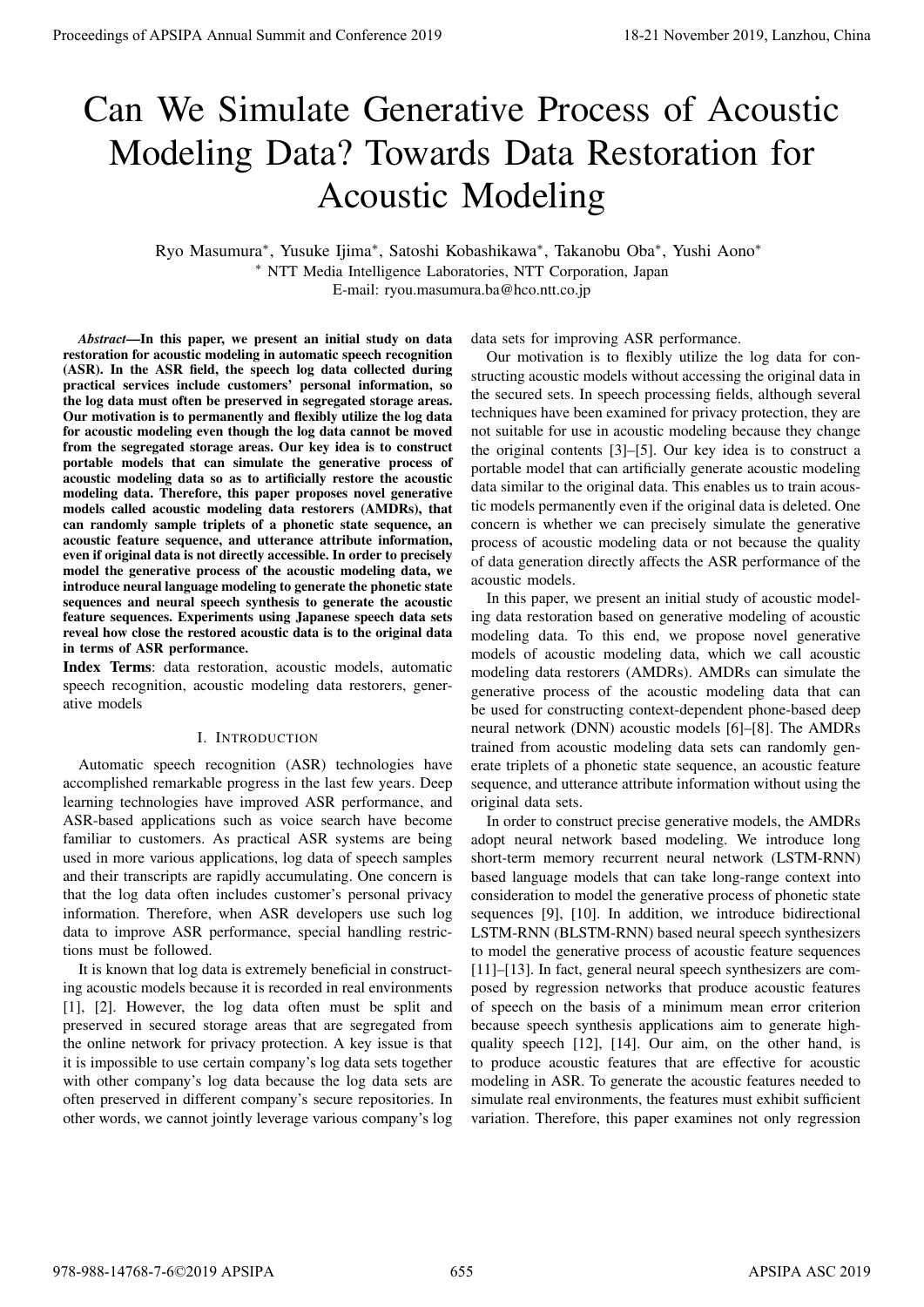networks but also density networks [15] as they can randomly produce a variety of acoustic features.

Data restoration is closely related to data augmentation of acoustic modeling data [16]–[22]. Data augmentation is often conducted for low resource ASR fields. The main approach is to manipulate the original data using vocal tract length perturbation or elastic spectral distortion. In addition, model based transformation of the original data has been examined [23], [24]. These methods involve label-preserving transformation of the original data, so the original data must be accessed. To the best of our knowledge, this paper is the first study on acoustic modeling data generation in which the original data is not needed at all.

Our main contributions are summarized as follows.

- *•* This paper is first work to describe data restoration for acoustic modeling. In section II, we define data restoration that is accomplished by constructing generative models of acoustic modeling data. In addition, we elucidate its goal.
- This paper proposes novel generative models of acoustic modeling data called AMDRs. AMDRs achieve acoustic modeling data generation simply by preserving model parameters. Section III details the modeling proposal and its training procedure.
- *•* This paper is an initial study that leverages neural speech synthesis technologies for improving acoustic models although the speech synthesis technologies recently utilized for end-to-end ASR [25]–[28]. This paper introduces regression network based and density network based neural speech synthesis (see section III-D).
- *•* Our experiments construct AMDRs from Japanese acoustic modeling data, and restore acoustic modeling data using trained AMDRs. For acoustic modeling, we introduce context-dependent phone-based convolutional long shortterm memory fully-connected DNN (CLDNN) acoustic models [29], [30]. We reveal whether acoustic models constructed from restored data using AMDRs can yield ASR performance close to that possible with the original data. In addition, we demonstrate that AMDRs can improve ASR performance by leveraging them for data augmentation (see section IV).

## II. DATA RESTORATION FOR ACOUSTIC MODELING

This section details data restoration for acoustic modeling in ASR. In acoustic modeling, data restoration is necessary to permanently and flexibly utilize acoustic modeling data for constructing acoustic models even if the original acoustic modeling data is not accessible.

Fig. 1 shows the relationships between data restoration and acoustic modeling. In order to achieve data restoration, a generative model that can artificially restore acoustic modeling data similar to the original acoustic modeling data is constructed from original acoustic modeling data. The generative model enables acoustic modeling data restoration by random sampling on the basis of its generative process. Our goal is to construct an acoustic model from the restored data that yields



Fig. 1. Relationship between data restoration and acoustic modeling.

ASR performance comparable to that constructed from the original data.

#### III. GENERATIVE MODELS OF ACOUSTIC MODELING DATA

This section describes novel generative models of acoustic modeling data called acoustic modeling data restorers (AM-DRs). This paper assumes ASR systems that use contextdependent phone-based DNN acoustic models [6]–[8]. The context-dependent phone-based DNNs that estimate phonetic states from acoustic features in a frame-by-frame manner are the most practical acoustic modeling approach used in recent ASR services.

We first define acoustic modeling data that is represented as sets of utterance-level data. The utterance-level acoustic modeling data is defined as a triplet of a phonetic state sequence, an acoustic feature sequence, and an attribute label. We define a phonetic state sequence and its corresponding acoustic feature sequence in an utterance as  $S = \{s_1, \dots, s_T\}$ and  $X = \{x_1, \dots, x_T\}$ , respectively.  $s_t \in S$  is the *t*-th frame's phonetic state index where  $S$  is a set of the phonetic states, and  $x_t$  is the *t*-th frame's acoustic feature. In addition, an utterance attribute label, which includes speech attributes such as speaker information and linguistic attributes such as topic information, is defined as  $a \in {\bar{a_1}, \cdots, \bar{a_M}}$ . The attribute label is needed to restore the acoustic modeling data but is unnecessary for acoustic modeling. In this case, an acoustic modeling data set *D* is defined as: Proceedings of APSIPA Annual Summit at the space 2019<br>
Summit and the space 2019 18-21 November 2019 18-21 November 2019 18-21 November 2019 18-21 November 2019 18-21 November 2019 18-21 November 2019 18-21 November 2019

$$
\mathcal{D} = \{ (S^1, \mathbf{X}^1, a^1), \cdots, (S^N, \mathbf{X}^N, a^N) \},\tag{1}
$$

where  $(S^n, X^n, a^n)$  denotes the *n*-th utterance-level acoustic modeling data and *N* represents the number of utterances in the acoustic modeling data set.

## *A. Generative Process of Acoustic Modeling Data*

In AMDR, generative process of acoustic modeling data is simulated as shown in Fig. 2. AMDRs assume that *D* is generated according to the following generative process.

1) For 
$$
n = 1, \dots, N
$$
:  
a) Sample an attribute label:

$$
a^n \sim P(a^n | \theta_a), \tag{2}
$$

b) For  $t = 1 \cdots T^n$ :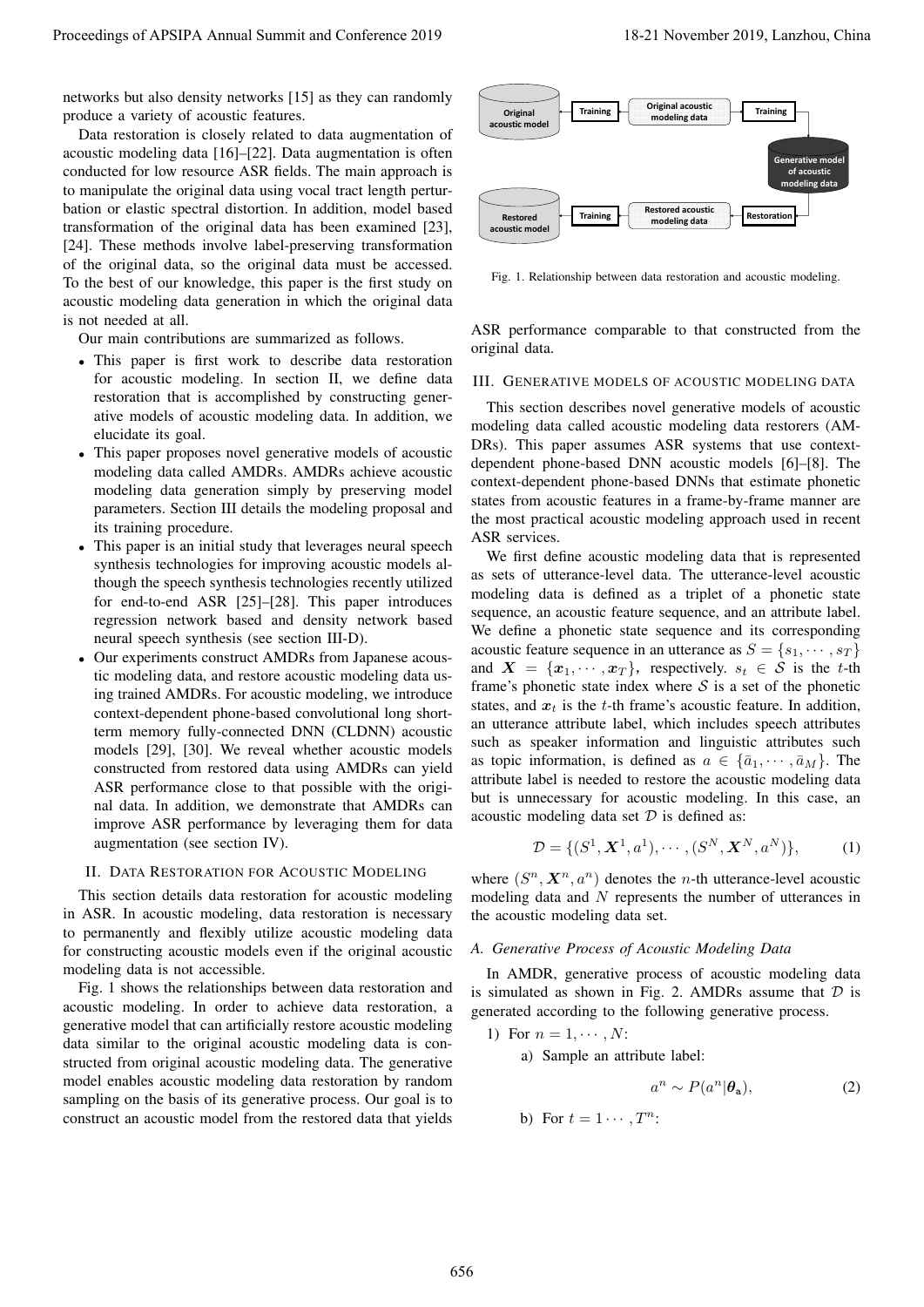

Fig. 2. Graphical models of AMDRs.

i) Sample a phonetic state:

$$
s_t^n \sim P(s_t^n | s_1^n, \cdots, s_{t-1}^n, a^n, \theta_s), \qquad (3)
$$

c) For  $t = 1, \dots, T^n$ :

i) Sample an acoustic feature:

$$
\boldsymbol{x}_t^n \sim P(\boldsymbol{x}_t^n | \boldsymbol{S}^n, \boldsymbol{a}^n, t, \boldsymbol{\theta}_x), \tag{4}
$$

where  $T^n$  is the length of the *n*-th utterance-level acoustic feature sequence and phonetic state sequence, and  $\Theta$  =  $\{\theta_a, \theta_s, \theta_x\}$  is a model parameter of the AMDR. Thus, the phonetic state sequence is generated dependent on the attribute label and the acoustic feature sequence is generated dependent on the phonetic state sequence and the attribute label. In this case, the generative probability of  $D$  is formulated as:

*P*(*D|***Θ**) = ∏ *N n*=1 *P*(*X<sup>n</sup> , S<sup>n</sup> , a<sup>n</sup> |***Θ**) = ∏ *N n*=1 *P*(*X<sup>n</sup> |S n , a<sup>n</sup> , θ*x)*P*(*S n |θ*s)*P*(*a n |θ*a) = ∏ *N n*=1 *P*(*a n |θ*a)*{ T* ∏*n t*=1 *P*(*x n t |S n , a<sup>n</sup> , t, θ*x)*} { T* ∏*n t*=1 *P*(*s n t |s n* 1 *, · · · , s<sup>n</sup> t−*1 *, a<sup>n</sup> , θ*s)*}.* (5) Proceedings of APSIPA Annual Summit and Conference 2019 18-21 November 2019, Lanzhou, China 657

The AMDRs enable us to randomly produce acoustic modeling data simply by preserving **Θ**. The model parameter can be optimized from *D* using maximum likelihood estimation. The optimized parameter **Θ**ˆ is estimated by:

$$
\hat{\Theta} = \underset{\Theta}{\operatorname{argmax}} P(\mathcal{D}|\Theta). \tag{6}
$$

In fact, the AMDRs have no latent variables and each component parameter is independent, so the maximum likelihood estimation can be split into:

$$
\hat{\theta}_{\mathbf{a}} = \underset{\theta_{\mathbf{a}}}{\operatorname{argmax}} \prod_{n=1}^{N} P(a^n | \theta_{\mathbf{a}}), \tag{7}
$$

$$
\hat{\theta}_{\mathbf{s}} = \underset{\theta_{\mathbf{s}}}{\operatorname{argmax}} \prod_{n=1}^{N} \prod_{t=1}^{T^{n}} P(s_{t}^{n} | s_{1}^{n}, \cdots, s_{t-1}^{n}, a^{n}, \theta_{\mathbf{s}}), \quad (8)
$$

$$
\hat{\theta}_{\mathbf{x}} = \underset{\theta_{\mathbf{x}}}{\operatorname{argmax}} \prod_{n=1}^{N} \prod_{t=1}^{T^{n}} P(\mathbf{x}_{t}^{n} | S^{n}, a^{n}, t, \theta_{\mathbf{x}}), \quad (9)
$$

where  $\hat{\Theta} = {\hat{\theta}_a, \hat{\theta}_s, \hat{\theta}_x}$ . Each optimization depends on individual model structures used to compute generative probabilities.

# *B. Generative Models of Attribute Labels*

We model the generative probability of attribute labels using a categorical distribution. The generative probability of *a* is simply formulated as:

$$
P(a|\theta_a) = \text{Categorical}(a; \theta_a), \tag{10}
$$

where Categorical() represents the categorical distribution that is a discrete probability distribution. Therefore, the attribute label can be randomly sampled from the categorical distribution. In this case,  $\theta_a$  means  $\{q_1, \dots, q_M\}$  where  $q_m$ is the generative probability of the *m*-th label. The maximum likelihood estimation of *q<sup>m</sup>* is defined as:

$$
\hat{q}_m = \frac{c(\bar{a}_m, \mathcal{D})}{N},\tag{11}
$$

where  $c(\bar{a}_m, \mathcal{D})$  means the frequency of  $\bar{a}_m$  in  $\mathcal{D}$ .

## *C. Generative Models of Phonetic State Sequences*

We model the generative probability of phonetic state sequences using the categorical distribution with neural language models. The neural language models can produce predicted probabilities  $o_t$  from  $\{s_1, \dots, s_{t-1}\}$  and *a*. The predicted probabilities correspond to the parameter of the categorical distribution. The generative probability of  $s_t$  is formulated as:

$$
P(s_t|s_1, \cdots, s_{t-1}, a, \theta_s)
$$
  
= Categorical(s\_t;  $\Phi(s_1, \cdots, s_{t-1}, a; \theta_s)$ ),  
= Categorical(s\_t;  $\boldsymbol{o}_t$ ), (12)

where  $\Phi()$  is the function of the neural language models. Therefore, the phonetic state sequences can be randomly sampled from the categorical distribution in which the parameter is incrementally updated by the neural language models. Fig. 3 shows the data generation procedure of phonetic state sequences.

In order to produce  $o_t$  using the neural language models, individual phonetic state indices and an attribute label are converted into continuous representations. The continuous representations of *s<sup>t</sup>−*<sup>1</sup> and *a* are defined as:

$$
s_{t-1} = \text{EMBED}(s_{t-1}; \lambda_{s}), \tag{13}
$$

$$
a = \text{EMBED}(a; \lambda_a), \tag{14}
$$

where EMBED() is a linear transformational function to embed a symbol into a continuous vector.  $\lambda_s$  and  $\lambda_a$  are the trainable parameters. Next, the continuous representation of phonetic state and the continuous representation of attribute label are merged as:

$$
\boldsymbol{e}_{t-1} = [\boldsymbol{s}_{t-1}^\top, \boldsymbol{a}^\top]^\top. \tag{15}
$$

The merged representation is converted into a hidden representation that uses LSTM-RNN to summarize past context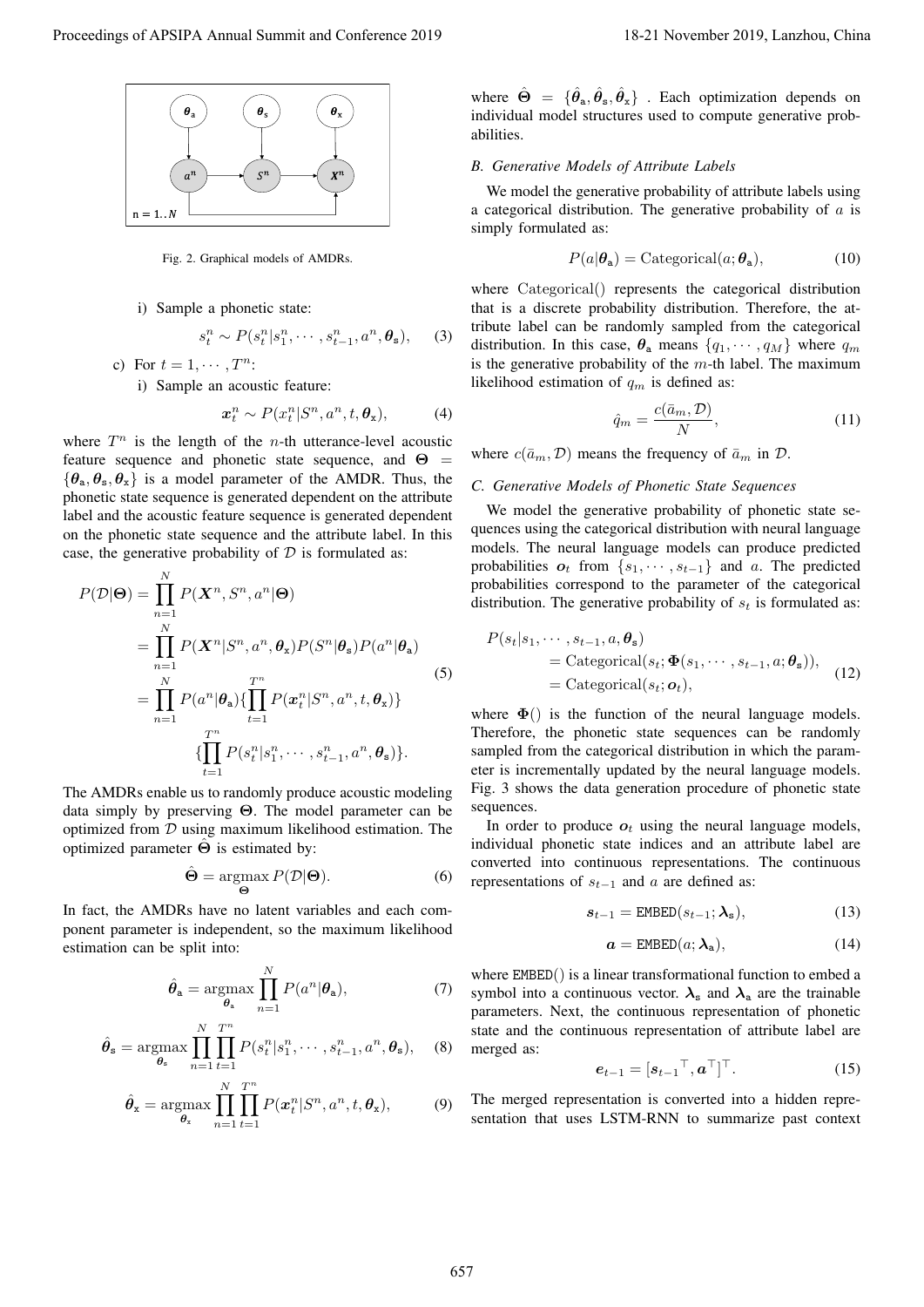

Fig. 3. Data generation procedure of phonetic state sequences.

information. The hidden representation for estimating the *t*th phonetic state is calculated as:

$$
h_t = \text{LSTM}(e_1, \cdots, e_{t-1}; \lambda_h)
$$
  
= \text{LSTM}(e\_{t-1}, h\_{t-1}; \lambda\_h), (16)

where LSTM() is a function of the unidirectional LSTM-RNN layer,  $\lambda_h$  is the trainable parameter,  $s_0$  is a zero vector, and *s*<sup>0</sup> means an initial symbol. In the output layer, predicted probabilities are produced by:

$$
\boldsymbol{o}_t = \text{SOFTMAX}(\boldsymbol{h}_t; \boldsymbol{\lambda}_0), \tag{17}
$$

where SOFTMAX() is a transformational function with softmax activation and  $\lambda_0$  is the trainable parameter. In this process,  $\theta$ <sub>s</sub> corresponds to  $\{\lambda_s, \lambda_a, \lambda_b, \lambda_o\}$ . The maximum likelihood estimation of  $\theta_s$  is redefined as:

$$
\hat{\theta}_{s} = \underset{\theta_{s}}{\operatorname{argmin}} - \sum_{n=1}^{N} \sum_{t=1}^{T^{n}} \log \text{Categorical}(s_{t}^{n}; \mathbf{o}_{t}^{n}), \qquad (18)
$$

where  $s_t^n$  and  $o_t^n$  are the *t*-th phonetic state index and the *t*-th predicted probabilities for the *n*-th acoustic modeling data, respectively. This optimization is followed by the backpropagation through time algorithm.

## *D. Generative Models of Acoustic Feature Sequences*

We use neural speech synthesizers to model the generative probability of acoustic feature sequences. To this end, we introduce regression networks and density networks. In AM-DRs, acoustic feature sequences are produced depending on *S* and *a*. In regression network based AMDRs, the generative probability of  $x_t$  is defined as:

$$
P(\boldsymbol{x}_t|S, a, t, \boldsymbol{\theta}_x) = \mathcal{N}(\boldsymbol{x}_t; \boldsymbol{\psi}_r(S, a, t; \boldsymbol{\theta}_x), \beta \boldsymbol{I})
$$
  
=  $\mathcal{N}(\boldsymbol{x}_t; \boldsymbol{\mu}_t, \beta \boldsymbol{I}),$  (19)

where  $\mathcal{N}$  () represents a normal distribution,  $\psi_r$  () is the regression network function, an $\mu_t$  is the output of the regression networks and corresponds to a mean vector of the normal distribution. *I* is the diagonal identity matrix, and  $\beta$  is a hyper parameter. By limiting  $\beta$  to 0,  $x_t$  sampled from the normal distribution exactly matches  $\mu_t$ .

On the other hand, in density network based AMDRs, mean vector  $\mu_t$  and diagonal variance vector  $\sigma_t^2$  for the



Fig. 4. Data generation procedure of acoustic feature sequences.

normal distribution are produced using *S* and *a*. The generative probability of  $x_t$  is defined as:

$$
P(\boldsymbol{x}_t|S, a, t, \boldsymbol{\theta}_x) = \mathcal{N}(\boldsymbol{x}_t; \boldsymbol{\psi}_d^{(\boldsymbol{\mu})}(S, a, t; \boldsymbol{\theta}_x), \exp(\boldsymbol{\psi}_d^{(\boldsymbol{\sigma})}(S, a, t; \boldsymbol{\theta}_x))^2)
$$
  
=  $\mathcal{N}(\boldsymbol{x}_t; \boldsymbol{z}_t^{(\boldsymbol{\mu})}, \exp(\boldsymbol{z}_t^{(\boldsymbol{\sigma})})^2)$   
=  $\mathcal{N}(\boldsymbol{x}_t; \boldsymbol{\mu}_t, \boldsymbol{\sigma}_t^2),$  (20)

where  $\psi_{d}^{(\mu)}()$  and  $\psi_{d}^{(\sigma)}()$  are density network functions, and  $z_t^{(\mu)}$  and  $z_t^{(\sigma)}$  are outputs of the density network. Therefore, the acoustic feature sequences can be randomly sampled from the normal distribution with the produced vectors. Fig. 4 shows the data generation procedure of acoustic feature sequences on the basis of the density networks.

In both networks, individual phonetic states and attribute label are converted into continuous representations, and merged representations are composed as in the LSTM-RNN language models. The merged representation of  $s_{t-1}$  and  $\alpha$  is defined as:

$$
s_{t-1} = \text{EMBED}(s_{t-1}; \pi_s), \tag{21}
$$

$$
a = \text{EMBED}(a; \pi_a), \tag{22}
$$

$$
\boldsymbol{e}_{t-1} = [\boldsymbol{s}_{t-1}^\top, \boldsymbol{a}^\top]^\top,\tag{23}
$$

where  $\pi_s$  and  $\pi_a$  are the trainable parameters. The merged representation is converted into a hidden representation using BLSTM-RNNs. The hidden representation for estimating the *t*-th acoustic feature is calculated as:

$$
\mathbf{v}_t = \texttt{BLSTM}(\mathbf{e}_1, \cdots, \mathbf{e}_T, t; \boldsymbol{\pi}_v), \tag{24}
$$

where BLSTM() is a function of the BLSTM-RNN layer and  $\pi$ <sub>v</sub> is the trainable parameter.

In the output layer of the regression network,  $\mu_t$  is produced by:

$$
\mu_t = \text{LINEAR}(\boldsymbol{v}_t; \boldsymbol{\pi}_r), \tag{25}
$$

where LINEAR() is the linear transformational function and  $\pi_r$  is the trainable parameter. In this case,  $\theta_x$  corresponds to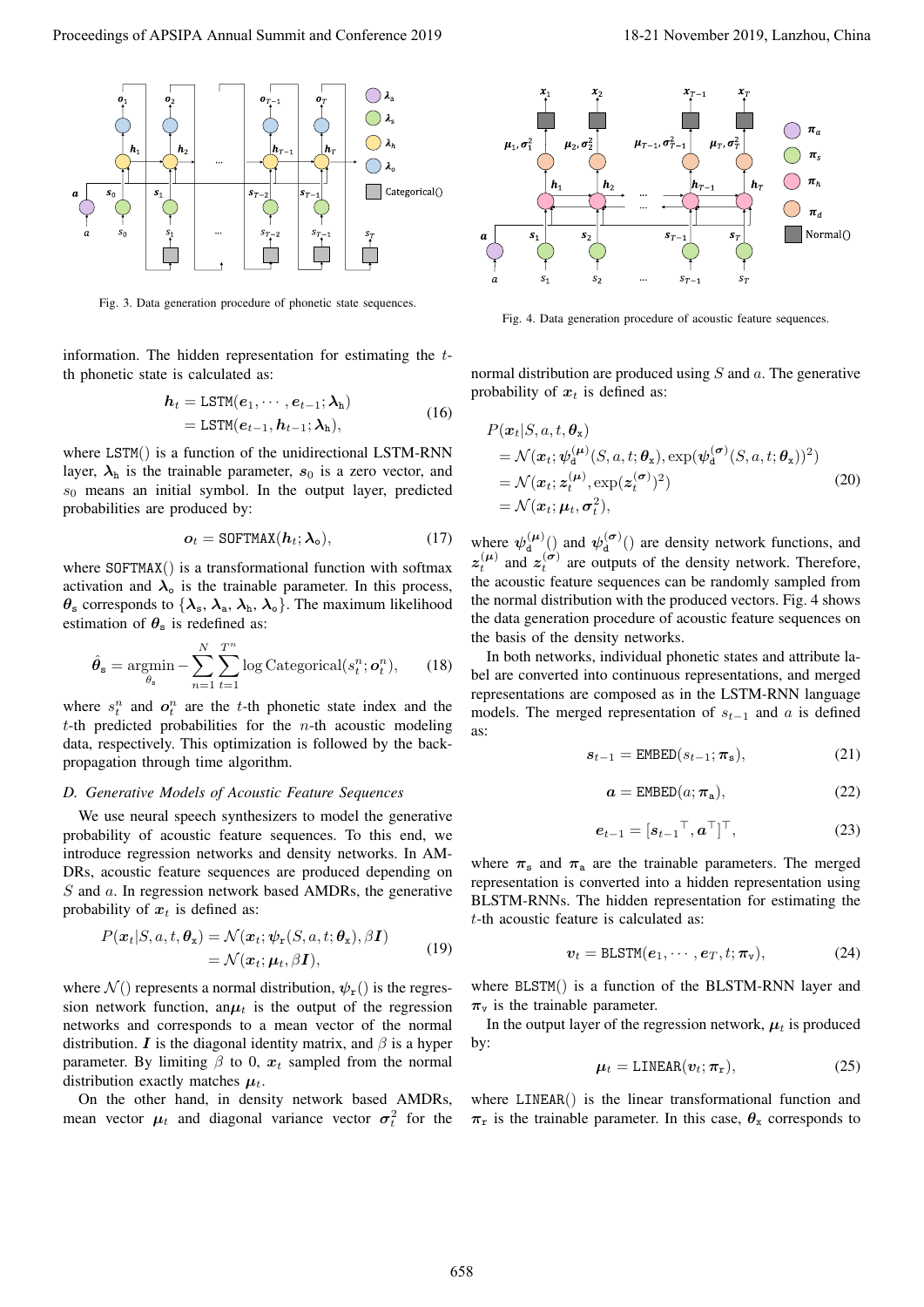${\pi_s, \pi_a, \pi_v, \pi_r}$ . In the regression networks, the maximum likelihood estimation of  $\theta_x$  is redefined as:

$$
\hat{\boldsymbol{\theta}}_{\mathbf{x}} = \operatorname*{argmin}_{\boldsymbol{\theta}_{\mathbf{x}}} \sum_{n=1}^{N} \sum_{t=1}^{T^{n}} (\boldsymbol{x}_{t}^{n} - \boldsymbol{\mu}_{t}^{n})^{\top} (\boldsymbol{x}_{t}^{n} - \boldsymbol{\mu}_{t}^{n}), \qquad (26)
$$

where  $x_t^n$  and  $\mu_t^n$  are, respectively, the *t*-th acoustic feature and the *t*-th predicted acoustic feature.

On the other hand, in the output layer of the density network,  $z_t^{(\mu)}$  and  $z_t^{(\sigma)}$  are produced by:

$$
[\boldsymbol{z}_{t}^{(\mu)}^{\top}, \boldsymbol{z}_{t}^{(\sigma)}^{\top}]^{\top} = \text{LINEAR}(\boldsymbol{v}_{t}; \boldsymbol{\pi}_{\text{d}}), \tag{27}
$$

where  $\pi_d$  is the trainable parameter. In this case,  $\theta_x$  corresponds to  $\{\pi_s, \pi_a, \pi_v, \pi_d\}$ . In the density networks, the maximum likelihood estimation of  $\theta_x$  is redefined as:

$$
\hat{\theta}_{\mathbf{x}} = \operatorname*{argmin}_{\theta_{\mathbf{x}}} - \sum_{n=1}^{N} \sum_{t=1}^{T^{n}} \log \mathcal{N}(\boldsymbol{x}_{t}^{n}; \boldsymbol{\mu}_{t}^{n}, \boldsymbol{\sigma}_{t}^{n2}), \qquad (28)
$$

where  $x_i^n$ ,  $\mu_i^n$ , and  $\sigma_i^{n^2}$  are, respectively, the *t*-th acoustic feature, the *t*-th predicted mean vector, and the *t*-th predicted variance vector for the *n*-th utterance.

#### IV. EXPERIMENTS

## *A. Setups*

Our experiments used the Corpus of Spontaneous Japanese (CSJ) [31], which we divided into a training data set (Train) and three evaluation data sets (Eval 1–3). Train was used for training AMDRs and context-dependent phone based DNN acoustic models for ASR while the Eval 1–3 were used in ASR evaluations. We used lecture IDs, which include topic and gender information, as the attribute labels. Details of the data sets are shown in Table I.

In the work reported in this paper, context-dependent phone based CLDNN acoustic models were used. The acoustic feature consisted of 40 dimensional log mel-filterbank coefficients appended with delta and acceleration coefficients; the frame shift was 10 ms. In CLDNN, each static and dynamic component was spliced within 11 frames composed as 3 feature maps. We used 1 convolutional layer with 128 feature maps that used 5x11 frequency-time filters. For pooling, 2x1 frequency-time max pooling was performed. In addition, CNN output was fed into 2 LSTM layers, each of which had 512 cells. LSTM output was fed into a fully connected DNN layer, which had 1,024 hidden units with rectified linear units. The output of CLDNN was a softmax layer with 3072 nodes that correspond to the number of phonetic states. For ASR evaluations, we used a WFST-based decoder [32], [33] and 3 gram approximated hierarchical latent word language models constructed from the training data set [34]. Proceeding of APSIPA Annual Summit and Conference 2019<br>
(a)  $R_{\text{max}}$ ,  $R_{\text{max}}$ ,  $R_{\text{max}}$ ,  $R_{\text{max}}$ ,  $R_{\text{max}}$ ,  $R_{\text{max}}$ ,  $R_{\text{max}}$ ,  $R_{\text{max}}$ ,  $R_{\text{max}}$ ,  $R_{\text{max}}$ ,  $R_{\text{max}}$ ,  $R_{\text{max}}$ ,  $R_{\text{max}}$ ,  $R_{\text{max}}$ ,  $R_{\text{max$ 

Configurations of the AMDRs are as follows. In generative models of phonetic states, we set phonetic state embedding size and attribute embedding size to 650 and 128, respectively. We employed a single LSTM-RNN layer with 650 units. The LSTM-RNN language models we employed has 3072 output nodes, which corresponds to the number of phonetic states

TABLE I EXPERIMENTAL DATA SETS.

|        | # of lectures | # of words | Hours |
|--------|---------------|------------|-------|
| Train  | 3.214         | 7,532,365  | 506.0 |
| Eval 1 | 10            | 26.028     | 2.3   |
| Eval 2 | 10            | 26.661     | 2.4   |
| Eval 3 | 10            | 17.189     | 17    |



Fig. 5. Acoustic features of original data and restored data.

in acoustic models. Optimized was performed by the minibatch stochastic gradient method. In both regression network based and density network based speech synthesizers, phonetic state embedding size and attribute embedding size were set to 512 and 128, respectively. Both networks employed three LSTM layers with 1024 units. The regression network had 120 output nodes, which corresponds to the dimension of the acoustic features. On the other hand, the density network had 240 output nodes. An Adam optimizer was used for both the regression networks and the density networks.

## *B. Results*

We first analyzed acoustic feature generation methods because they directly impact the quality of acoustic modeling data. We generated acoustic feature sequences using original attribute labels and original phonetic state sequences in training sets.

Fig. 5 shows examples of original acoustic features and restored acoustic features. We rendered 10-th dimension values of the static log mel-filterbank coefficients. In addition, Table II shows root mean squared error (RMSE) between original acoustic features and restored acoustic features in training sets. These results show that acoustic features restored using a regression network based AMDR with  $\beta = 0.0001$  were closer to original acoustic features than those yielded by a density network based AMDR with  $\beta = 1.0$ . We can see that restored acoustic features from the regression network based AMDR with  $\beta = 0.0001$  were over-smoothed compared with original data. On the other hand, restored acoustic features from the regression network based AMDR with  $\beta = 1.0$  or density network based AMDR exhibited random behavior, i.e.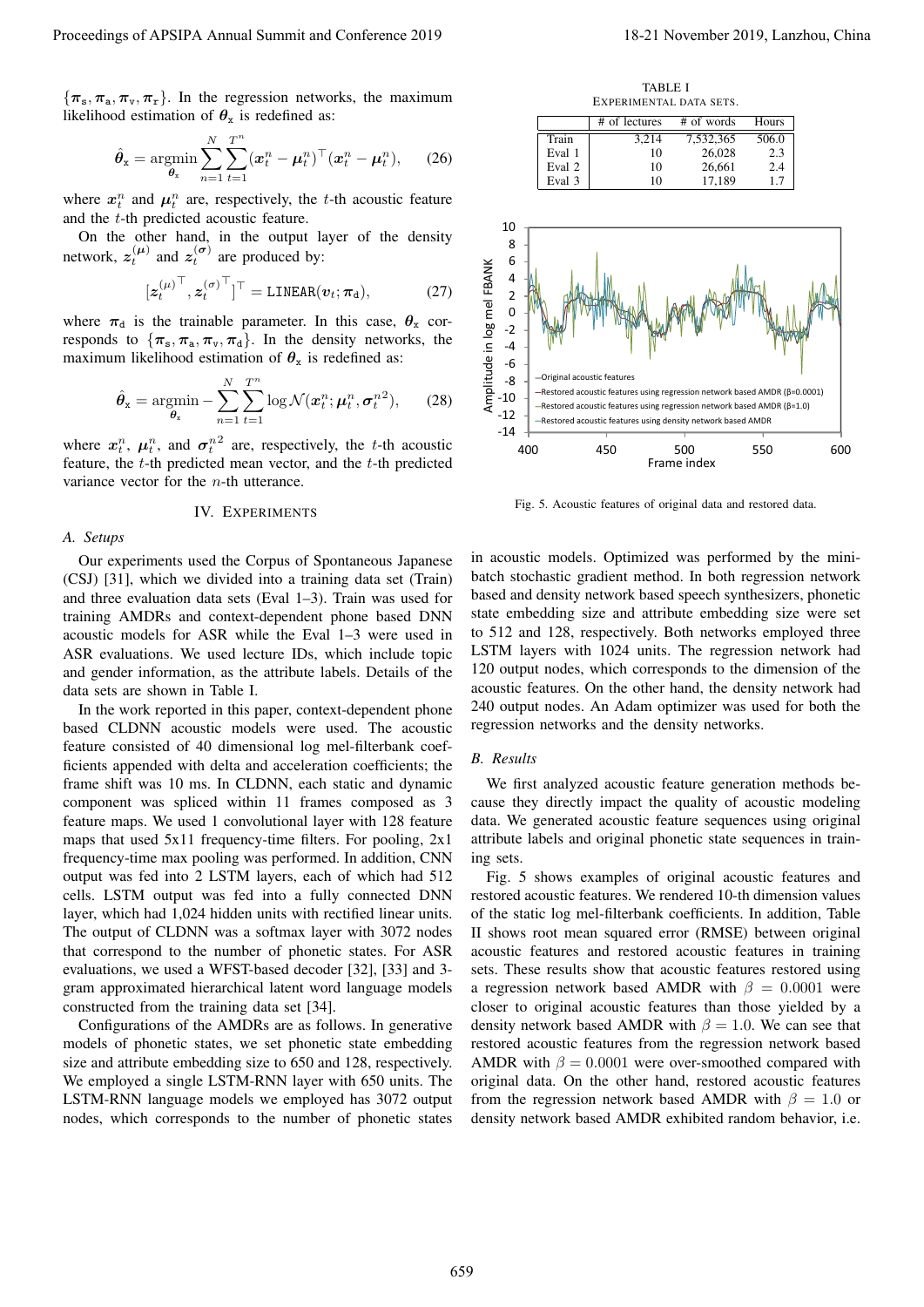TABLE III WER (%) RESULTS OF ACOUSTIC MODELS CONSTRUCTED FROM ORIGINAL DATA AND RESTORED DATA.

|          |               | <b>Attributes</b> | Phonetic states | <b>Acoustic features</b>                           | Hours   | Eval 1 | Eval 2 | Eval 3 |
|----------|---------------|-------------------|-----------------|----------------------------------------------------|---------|--------|--------|--------|
| (1).     | Original data | Original          | Original        | Original                                           | 506.0   | 15.44  | 11.84  | 13.57  |
| (2).     | Restored data | <b>AMDR</b>       | <b>AMDR</b>     | Regression network based AMDR ( $\beta = 0.0001$ ) | 50.0    | 45.56  | 42.66  | 45.09  |
| (3).     | Restored data | <b>AMDR</b>       | <b>AMDR</b>     | Regression network based AMDR ( $\beta = 1.0$ )    | 50.0    | 46.44  | 46.25  | 46.62  |
| (4).     | Restored data | <b>AMDR</b>       | <b>AMDR</b>     | Density network based AMDR                         | 50.0    | 46.57  | 43.32  | 46.58  |
| (5).     | Restored data | <b>AMDR</b>       | <b>AMDR</b>     | Regression network based AMDR ( $\beta = 0.0001$ ) | 500.0   | 46.14  | 42.44  | 45.24  |
| $(6)$ .  | Restored data | <b>AMDR</b>       | <b>AMDR</b>     | Regression network based AMDR ( $\beta = 1.0$ )    | 500.0   | 43.24  | 38.89  | 42.85  |
| (7).     | Restored data | <b>AMDR</b>       | <b>AMDR</b>     | Density network based AMDR                         | 500.0   | 42.17  | 37.10  | 42.05  |
| (8).     | Restored data | <b>AMDR</b>       | <b>AMDR</b>     | Regression network based AMDR ( $\beta = 0.0001$ ) | 5,000.0 | 45.69  | 42.37  | 44.88  |
| (9).     | Restored data | <b>AMDR</b>       | <b>AMDR</b>     | Regression network based AMDR ( $\beta = 1.0$ )    | 5,000.0 | 42.61  | 38.08  | 42.24  |
| (10).    | Restored data | <b>AMDR</b>       | <b>AMDR</b>     | Density network based AMDR                         | 5,000.0 | 41.28  | 36.28  | 41.40  |
| $(11)$ . | Restored data | Original          | Original        | Regression network based AMDR ( $\beta = 0.0001$ ) | 506.0   | 35.06  | 33.49  | 36.08  |
| $(12)$ . | Restored data | Original          | Original        | Regression network based AMDR ( $\beta = 1.0$ )    | 506.0   | 33.88  | 30.84  | 34.79  |
| $(13)$ . | Restored data | Original          | Original        | Density network based AMDR                         | 506.0   | 32.63  | 29.06  | 33.39  |

TABLE II RMSE BETWEEN ORIGINAL DATA AND RESTORED DATA.

| Acoustic feature generation methods                | RMSE |
|----------------------------------------------------|------|
| Original acoustic features                         | 0.00 |
| Regression network based AMDR ( $\beta = 0.0001$ ) | 0.48 |
| Regression network based AMDR ( $\beta = 1.0$ )    | 1.05 |
| Density network based AMDR                         | 0.73 |

quite different from the characteristics of the original data.

Next, we conducted an ASR evaluation to assess data restoration methods. We constructed CLDNN acoustic models using original data and various restored data and evaluated them in each test set. Table III shows word error rate (WER) results of each test set. Line 1 shows oracle ASR results where original data was used. Lines 2-10 shows fully data restoration based ASR results when varying the generated data size. Lines 11-13 shows ASR results where acoustic features were generated using only original attribute labels and original phonetic state sequences. The ASR results show that that the restored data did not match original data in terms of ASR performance. Among lines 2-10, line 10 which generated 5,000 hours of restored data using density network based AMDR yielded the highest ASR performance, about 70 % of the ASR performance achieved by the original data. Additionally, regression network based AMDR with  $\beta = 1.0$ and density network based AMDR were more effective for acoustic modeling than the regression network based AMDRs with  $\beta = 0.0001$ . In particular, ASR performance was not improved as the generated data size increased when using the regression network based AMDR with  $\beta = 0.001$ . On the other hand, restored data from the density network based AMDR yielded ASR performance improvements as the restored data size increased. These results confirmed that oversmoothed acoustic features do not suit acoustic modeling for ASR. In other words, a closeness to original data in terms of an amplitude level is not completely related to effectiveness for ASR performance. Lines 11-13 show that restored acoustic features from neural speech synthesizers were insufficient for accurately constructing acoustic models even if original attribute labels and original phonetic state sequences were Proceeding of APSIPA Annual Summit and Conference 2019<br>
The Constant of Apsil and Conference 2019, Lanzhou and Conference 2019, Lanzhou and Conference 2019, Lanzhou and Conference 2019, Lanzhou and Conference 2019, Lanzho

TABLE IV WER (%) RESULTS OF ACOUSTIC MODELS CONSTRUCTED FROM ORIGINAL DATA AND RESTORED DATA, AND BOTH COMBINATIONS.

|                            | Eval 1 | Eval 2 | Eval 3 |
|----------------------------|--------|--------|--------|
| Original data              | 15.44  | 11.84  | 13.57  |
| Restored data              | 41.28  | 36.28  | 41.40  |
| Original and restored data | 15.16  | 11.54  | 13.32  |

introduced for data restoration. This suggests that it is essential to improve acoustic feature generation methods for further improving ASR performance.

We also evaluated CLDNN acoustic models constructed from both the original data and the restored data. Table IV summarizes WER results of each test set where restored data was 5,000 hours data generated from density network based AMDR. The results show that ASR performance yielded by the both the oridinal data and the restored data outperformed that only using the original data. This indicates that the data restoration was useful for data augmentation of acoustic modeling.

#### V. CONCLUSIONS

In this paper, we presented the first study on data restoration for acoustic modeling. For data restoration, this paper proposed AMDRs that can model the generative process of acoustic modeling data. By constructing AMDRs from the original acoustic modeling data, we can randomly sample artificial acoustic modeling data even if the original data is unavailable. Experiments confirmed that our data restoration method can yield up to 70 % of ideal ASR performance, that achieved by acoustic models constructed from the full original data. In addition, we revealed that a closeness to original data in terms of an amplitude level is not completely related to effectiveness for ASR performance. Furthermore, we demonstrated the restored data could improve ASR performance by leveraging it for data augmentation. We confirm that it is essential to develop improved acoustic feature generation methods to achieve further improvements in ASR performance. In future work, we will introduce generative models of short-time Fourier transform spectrogram instead